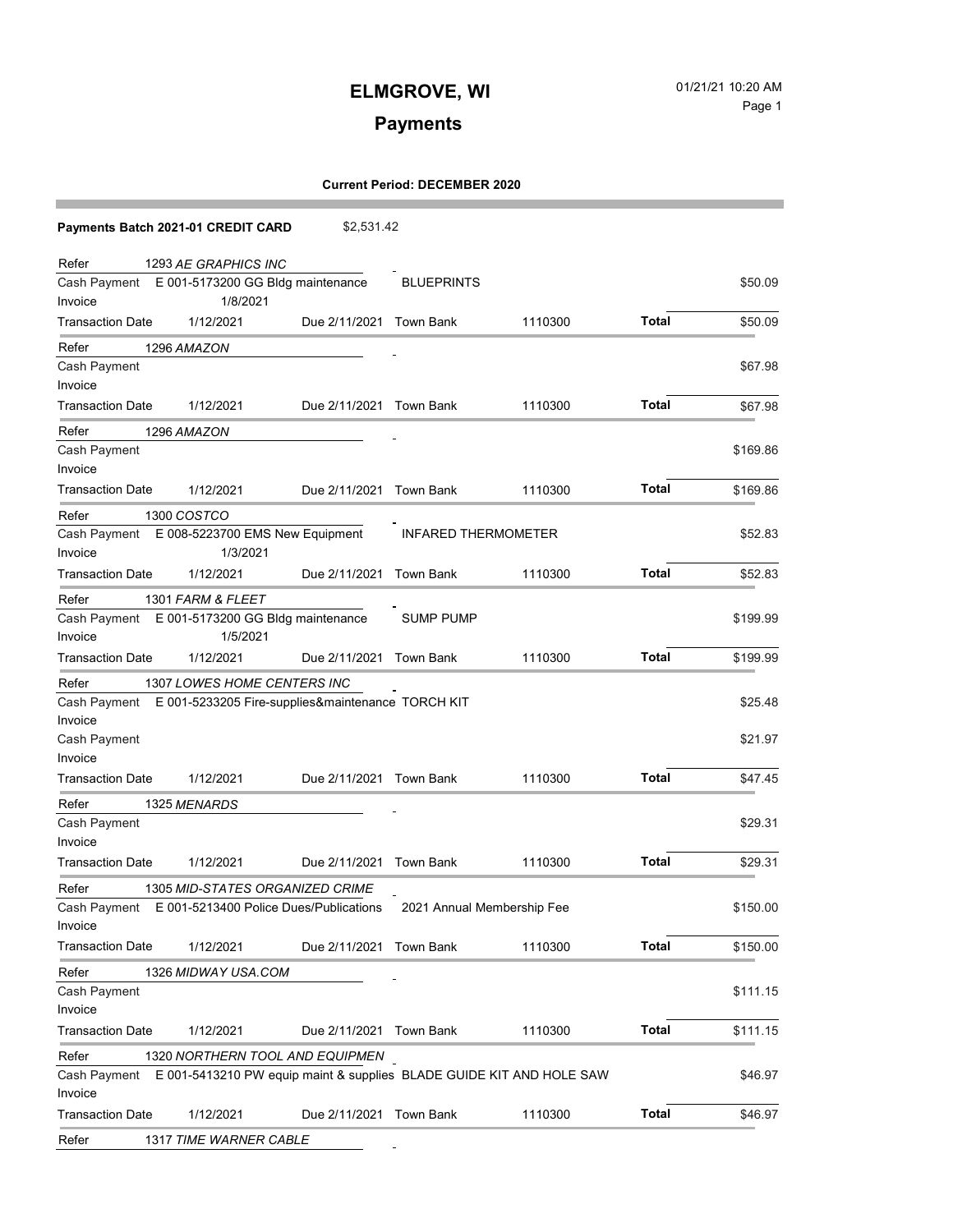# **Payments**

### **Current Period: DECEMBER 2020**

| Cash Payment E 001-5143331 Internet Expense<br>Invoice |  | <b>MONTHLY BILL</b>                                       |                         |                                                              | \$32.92 |              |            |
|--------------------------------------------------------|--|-----------------------------------------------------------|-------------------------|--------------------------------------------------------------|---------|--------------|------------|
| <b>Transaction Date</b>                                |  | 1/12/2021                                                 | Due 2/11/2021 Town Bank |                                                              | 1110300 | <b>Total</b> | \$32.92    |
| Refer                                                  |  | 1328 UW EXTENSION                                         |                         |                                                              |         |              |            |
| Cash Payment                                           |  |                                                           |                         |                                                              |         |              | \$100.00   |
| Invoice                                                |  |                                                           |                         |                                                              |         |              |            |
| <b>Transaction Date</b>                                |  | 1/12/2021                                                 | Due 2/11/2021 Town Bank |                                                              | 1110300 | <b>Total</b> | \$100.00   |
| Refer                                                  |  | 1315 VERIZON                                              |                         |                                                              |         |              |            |
| Cash Payment                                           |  | E 001-5203315 ProPhoenix /TIME                            |                         | police MDC data plan                                         |         |              | \$309.99   |
| Invoice 9868832458                                     |  | 1/2/2021                                                  |                         |                                                              |         |              |            |
| Cash Payment                                           |  | E 001-5203310 Dispatch Comm-Telephon police phones        |                         |                                                              |         |              | \$592.80   |
| Invoice 9868832458                                     |  | 1/2/2021                                                  |                         |                                                              |         |              |            |
| Cash Payment                                           |  | E 005-5813500 Infrastructure Maintenance stormwater equip |                         |                                                              |         |              | \$0.00     |
| Invoice 9868832458                                     |  | 1/2/2021                                                  |                         |                                                              |         |              |            |
| Cash Payment                                           |  | E 002-3233000 Sewer Electric & Verizon                    |                         | sewer data                                                   |         |              | \$30.01    |
| Invoice 9868832458                                     |  | 1/2/2021                                                  |                         |                                                              |         |              |            |
| Cash Payment                                           |  | E 001-5413000 Telephone, alarms PW                        |                         | DPW phones                                                   |         |              | \$180.62   |
| Invoice 9868832458                                     |  | 1/2/2021                                                  |                         |                                                              |         |              |            |
| Cash Payment                                           |  | E 001-5173100 GG utilities                                |                         | GG phones                                                    |         |              | \$217.13   |
| Invoice 9868832458                                     |  | 1/2/2021                                                  |                         |                                                              |         |              |            |
| Cash Payment                                           |  | E 001-5233400 Fire-Communications                         |                         | fire phones                                                  |         |              | \$0.26     |
| Invoice 9868832458                                     |  | 1/2/2021                                                  |                         |                                                              |         |              |            |
| Cash Payment                                           |  | E 001-5523100 Recreation - Telephone                      |                         | recr-pool data                                               |         |              | \$30.01    |
| Invoice 9868832458                                     |  | 1/2/2021                                                  |                         |                                                              |         |              |            |
| Cash Payment                                           |  | E 008-5223400 EMS Communications                          |                         | <b>EMS</b> phone                                             |         |              | \$1.90     |
| Invoice 9868832458                                     |  | 1/2/2021                                                  |                         |                                                              |         |              |            |
| <b>Transaction Date</b>                                |  | 1/12/2021                                                 | Due 2/11/2021 Town Bank |                                                              | 1110300 | <b>Total</b> | \$1,362.72 |
| Refer                                                  |  | 1313 VISTAPRINT.COM                                       |                         |                                                              |         |              |            |
| Cash Payment                                           |  |                                                           |                         | E 001-5523198 Building/Grounds Mainena PLASTIC SIGNS FOR REC |         |              | \$107.09   |
| Invoice                                                |  |                                                           |                         |                                                              |         |              |            |
| <b>Transaction Date</b>                                |  | 1/12/2021                                                 | Due 2/11/2021 Town Bank |                                                              | 1110300 | <b>Total</b> | \$107.09   |
| Refer                                                  |  | 1297 WI DEPT OF TRANS 7917                                |                         |                                                              |         |              |            |
| Cash Payment                                           |  | E 001-5213599 Police- Miscellaneous                       |                         | <b>AUTO PAYMENT</b>                                          |         |              | \$3.06     |
| Invoice                                                |  | 1/5/2021                                                  |                         |                                                              |         |              |            |
| <b>Transaction Date</b>                                |  | 1/12/2021                                                 | Due 2/11/2021           | Town Bank                                                    | 1110300 | <b>Total</b> | \$3.06     |